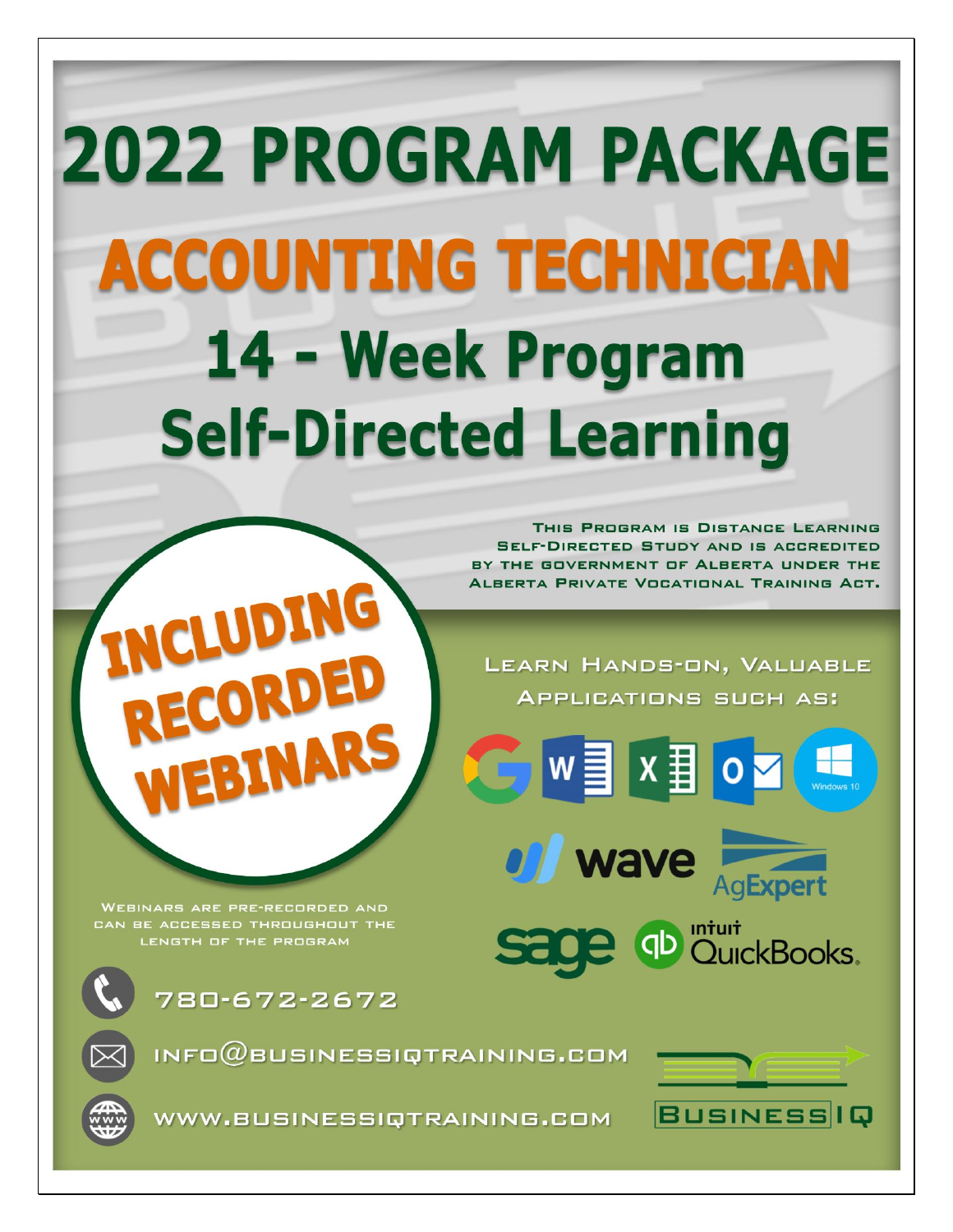## **Business IQ Training Accounting Technician Program**

Join the exciting world of business as an Accounting Technician. Competition for these employment openings is expected to be high as many qualified people look for positions in this field. To stay competitive, Accounting Technicians must have a strong understanding of fundamental accounting terms and procedures. In addition, these positions require an ability to adapt to changing methods and responsibilities using a variety of accounting programs.

Accounting Technicians perform a variety of duties in support of other bookkeepers or accountants. Increasingly, they are responsible for managing accounts receivable and payable transactions, reconciling accounts, filing sales taxes, producing interim financial statements and often have payroll responsibilities.

Business IQ Training's Accounting Technician Program consists of:

- Training in Bookkeeping Fundamentals to increase knowledge of accounting procedures and terminology.
- Understanding of current Alberta Payroll Regulations and WCB requirements as well as Payroll Processing procedures to effectively and accurately pay employees while abiding by payroll standards.
- Basic instruction of Microsoft Office Word, Outlook and Excel 2016/365.
	- Hands-on instruction in using multiple types of computerized accounting systems such as:
		- ✓ QuickBooks® Desktop Software
		- ✓ QuickBooks® Online
		- ✓ Sage 50 Software
		- ✓ Sage Business Cloud Accounting
		- ✓ AgExpert Accounting Software
		- ✓ WAVE Financial Accounting Program
	- Resume and cover letter writing techniques.

Business IQ Training's Accounting Technician Program gives students the necessary skills to be competitive in the current job market. Graduates of this program will be highly proficient in multiple computerized accounting applications. These positions involve a wide variety of tasks and assume varying degrees of responsibility depending on market needs, the needs of the firm, experience, skills, education level and personal initiative. With experience and ongoing learning, graduates may also obtain work of a supervisory or managerial nature.

A certificate of completion for the Accounting Technician Program will be issued upon successful completion of all the following courses:

> Using the Windows 10 Operating System Bookkeeping Fundamentals Alberta Payroll Regulations and Payroll Processing QuickBooks® Desktop Basic Software QuickBooks® Desktop Advanced Software and Payroll QuickBooks® Online Sage 50 Basic Software Sage 50 Advanced Software and Payroll Sage Business Cloud Accounting AgExpert Analyst Level 1 Accounting Software AgExpert Analyst Level 2 Accounting Software and Payroll WAVE Financial Accounting Program Resume and Cover Letter Writing Google Applications Microsoft Office 2016/365 Word Level 1 Microsoft Office 2016/365 Outlook Level 1 Microsoft Office 2016/365 Excel Level 1

*Effective November 24, 2015 the Accounting Technician program offered by Business IQ Training is licensed under the Alberta Private Vocational Training Act.*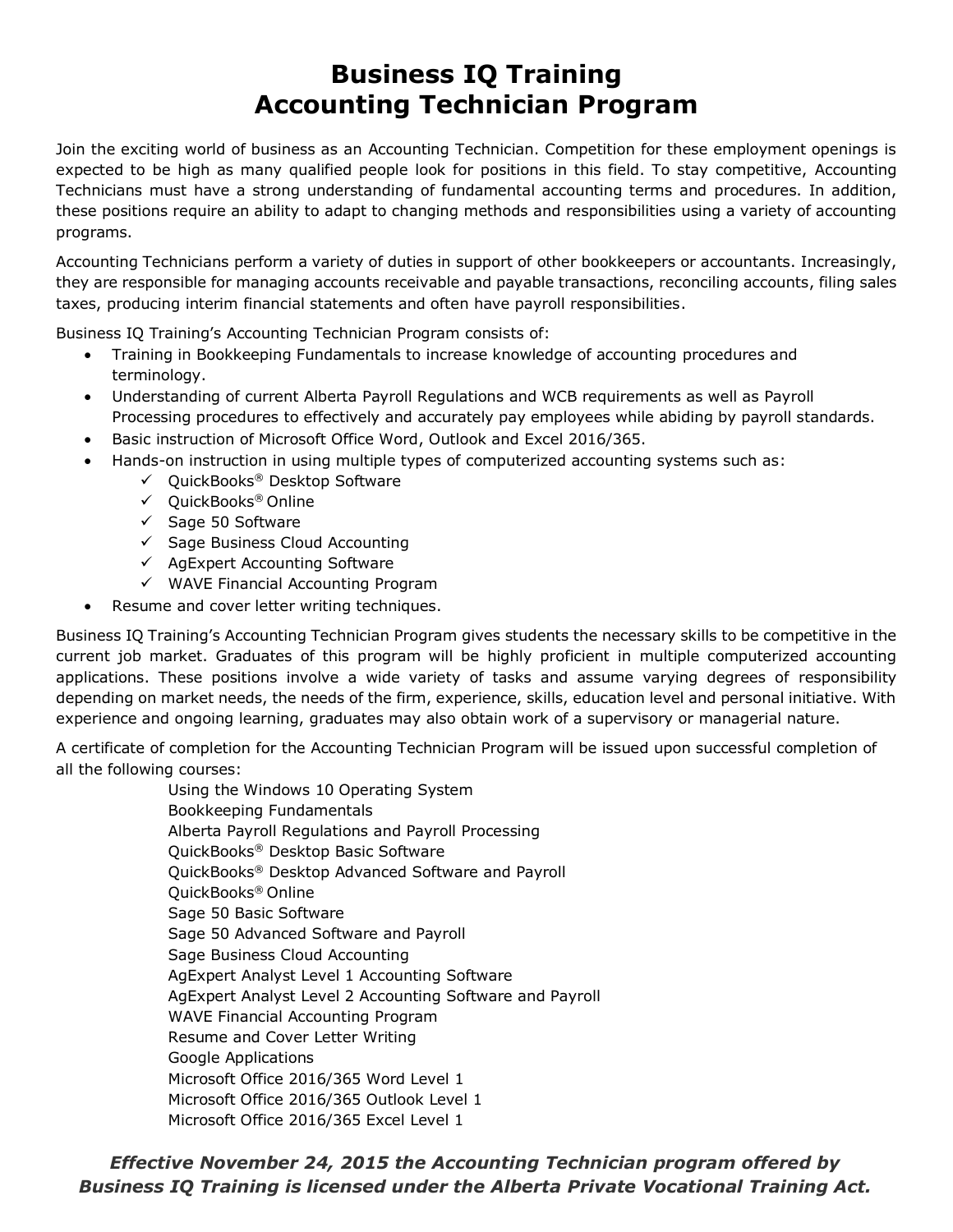# **Admission Requirements for Business IQ Training's Accounting Technician Certificate Program**

#### **Student Admission**

Prior to admittance, each student must meet with an admissions councilor from Business IQ Training Inc. who will assess the student's ability to participate in classroom training for the course materials covered in their desired program. In addition, the admissions councilor will help the student assess their career objectives to resolve that their program of choice will suit their career objectives. Although the program is designed to include all levels of computer instruction and will start with basic computer skills training, students will complete a basic computer skills assessment to help determine their level of computer use.

*At the discretion of the admissions councilor, students may be asked to complete basic computer skills activities and/or training prior to acceptance in the program. Students will need to demonstrate basic computer typing skills of 10 words per minute and will need to understand the basic concepts of PC computer use.*

#### **Standard Admission**

Standard admission applicants must be 18 years of age or older by the start date of the program. If underage, the applicant must demonstrate suitability for the program and have written parental consent.

In addition to the above student admission requirements, students will need to meet ONE of the following criteria:

- **1.** Alberta high school diploma, verified by transcript, or non-Alberta equivalent. OR
- **2.** Successful completion of the General Equivalency Diploma (G.E.D.)

#### **Mature Admission**

A mature admission student is someone over the age of 19, who has been out of school for at least 2 years and does not meet the high school diploma or G.E.D. requirements as a standard admission student.

Mature students will be required to meet the following criteria:

**1.** Have an academic achievement test to demonstrate Grade 12 competency. Standard tests including CAAT, TABE, CAST or Wonderlic will be accepted.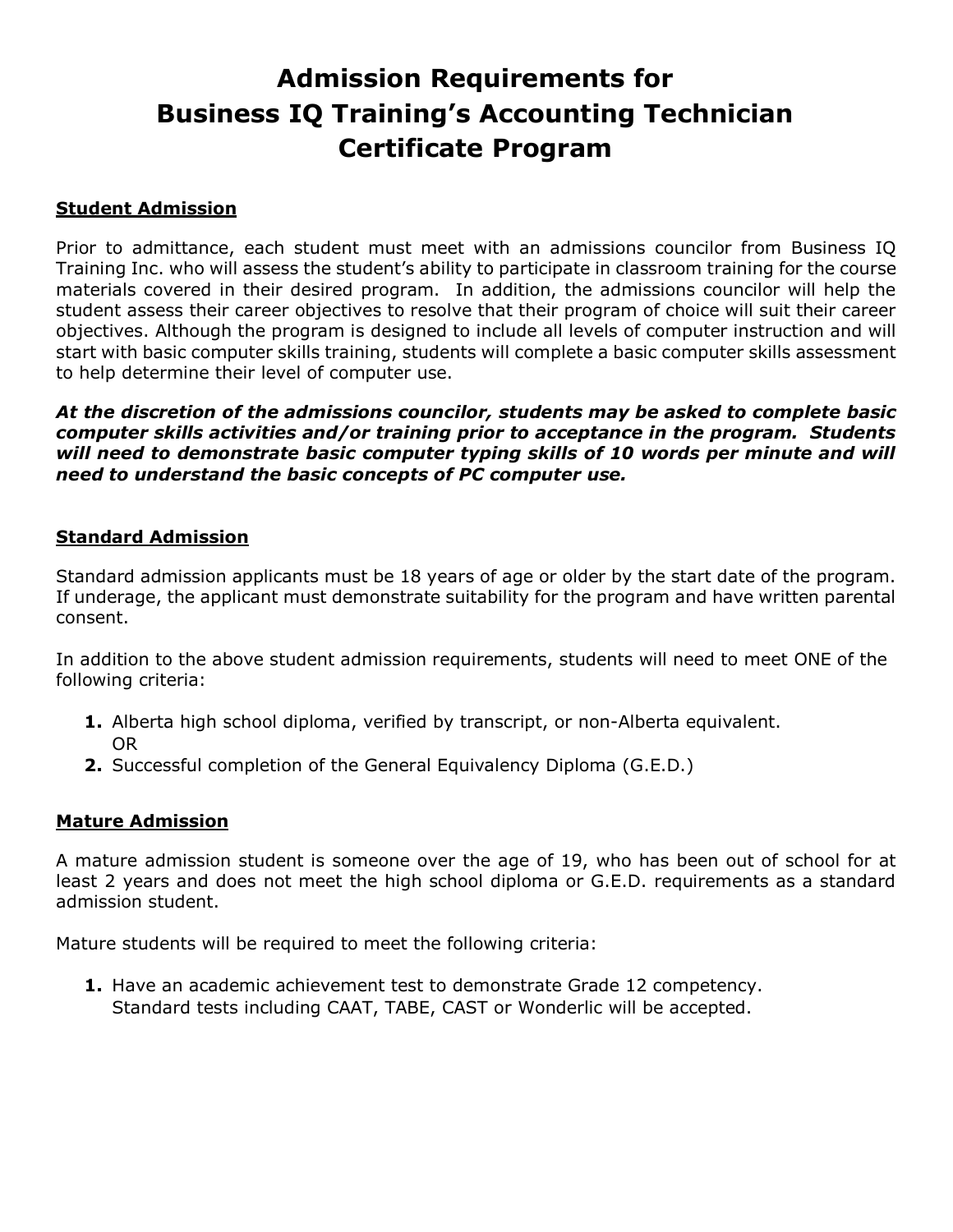#### **Application Fee Required Prior to Registration**

As the Accounting Technician certificate program is licensed under the Alberta Private Vocational Training Act, student finance may be available in the form of student loans and/or grants. Students wishing to apply for to student finance are recommended to apply a minimum of 3 weeks prior to course start date. Assistance with your application is available from our career coaches and will be required for completion of all student aid applications.

Upon confirmation of program eligibility, a \$400.00 registration fee is required and will be credited towards your tuition fee when training commences. Program acceptance will only be guaranteed to students who have provided the application fee, where applicable, a registration fee, a signed Alberta Student Enrolment Contract and have met all other admittance requirements. If a student is receiving funding through Student Finance, the registration fee will be waived however a signed Alberta Student Enrolment Contract will be required along with confirmation of Student Finance arrangements and program acceptance. Registration fees are fully refundable prior to training commencement.

#### **Books & Supplies Fees**

2 weeks prior to training commencement all books and supplies fees must be paid unless exception has been made by Business IQ Training for Student Finance arrangements. Books and supplies for the Accounting Technician program are \$1200.00. This fee covers the cost of a laptop computer, all required software for the program and course workbooks. If a student cancels registration in the program with less than 2 weeks' notice no refund will be awarded for books and supplies.

#### **Tuition Fees**

The tuition for the Accounting Technician Program is \$2800.00. Tuition fees are in addition to books and supplies costs of \$1200.00 for a total program cost to each student of \$4000.00. Tuition fees are due upon training commencement. Registration fees of \$400.00 that have been received will be credited towards any unpaid tuition fees upon training commencement. Payments can be made by Visa, MasterCard, Debit, Cash, Certified Cheque or Money Order.

### **Refund of Tuition – after training begins**

If a student contract is terminated after the vocational training begins, Business IQ Training is entitled to the following amounts of tuition:

- (a) When 10% or less of the vocational training has been provided, 25% of the tuition costs. For this program, the refund to the student would be \$2100.00 if training is terminated prior to the date specified below for the program date selected.
- (b) When more than 10% but 50% or less of the vocational training has been provided, 60% of the tuition costs. For this program, the refund to the student would be \$1120.00 if training is terminated on or prior to the date specified below for the program date selected.
- (c) When more than 50% of the vocational training has been provided, 100% of the tuition. For this program, the date in which no refund would be issued is on or after date specified below for the program date selected.

| Program<br><b>Start Date</b> | Program<br><b>End Date</b> | <b>Application</b><br><b>Deadline</b> | <b>Books &amp;</b><br><b>Supplies</b><br><b>Fee Due Date</b> | <b>Tuition Due</b><br><b>Date</b> | 90% Tuition<br><b>Refund Date</b> | <b>40% Tuition</b><br><b>Refund Date</b> | <b>No Refund</b><br><b>After Date</b> |  |
|------------------------------|----------------------------|---------------------------------------|--------------------------------------------------------------|-----------------------------------|-----------------------------------|------------------------------------------|---------------------------------------|--|
| 1/15/2022                    | 4/23/2022                  | 12/25/2021                            | 1/1/2022                                                     | 1/15/2022                         | 1/22/2022                         | 2/26/2022                                | 2/27/2022                             |  |
| 2/15/2022                    | 5/24/2022                  | 1/25/2022                             | 2/1/2022                                                     | 2/15/2022                         | 2/22/2022                         | 3/29/2022                                | 3/30/2022                             |  |
| 3/15/2022                    | 6/21/2022                  | 2/22/2022                             | 3/1/2022                                                     | 3/15/2022                         | 3/22/2022                         | 4/26/2022                                | 4/27/2022                             |  |
| 4/15/2022                    | 7/22/2022                  | 3/25/2022                             | 4/1/2022                                                     | 4/15/2022                         | 4/22/2022                         | 5/27/2022                                | 5/28/2022                             |  |
| 5/15/2022                    | 8/21/2022                  | 4/24/2022                             | 5/1/2022                                                     | 5/15/2022                         | 5/22/2022                         | 6/26/2022                                | 6/27/2022                             |  |
| 6/15/2022                    | 9/21/2022                  | 5/25/2022                             | 6/1/2022                                                     | 6/15/2022                         | 6/22/2022                         | 7/27/2022                                | 7/28/2022                             |  |
| 7/15/2022                    | 10/21/2022                 | 6/24/2022                             | 7/1/2022                                                     | 7/15/2022                         | 7/22/2022                         | 8/26/2022                                | 8/27/2022                             |  |
| 8/15/2022                    | 11/21/2022                 | 7/25/2022                             | 8/1/2022                                                     | 8/15/2022                         | 8/22/2022                         | 9/26/2022                                | 9/27/2022                             |  |
| 9/15/2022                    | 12/22/2022                 | 8/25/2022                             | 9/1/2022                                                     | 9/15/2022                         | 9/22/2022                         | 10/27/2022                               | 10/28/2022                            |  |
| 10/15/2022                   | 1/21/2023                  | 9/24/2022                             | 10/1/2022                                                    | 10/15/2022                        | 10/22/2022                        | 11/26/2022                               | 11/27/2022                            |  |
| 11/15/2022                   | 2/21/2023                  | 10/25/2022                            | 11/1/2022                                                    | 11/15/2022                        | 11/22/2022                        | 12/27/2022                               | 12/28/2022                            |  |
| 12/15/2022                   | 3/23/2023                  | 11/24/2022                            | 12/1/2022                                                    | 12/15/2022                        | 12/22/2022                        | 1/26/2023                                | 1/27/2023                             |  |

#### **Program Dates and Deadlines for 2022**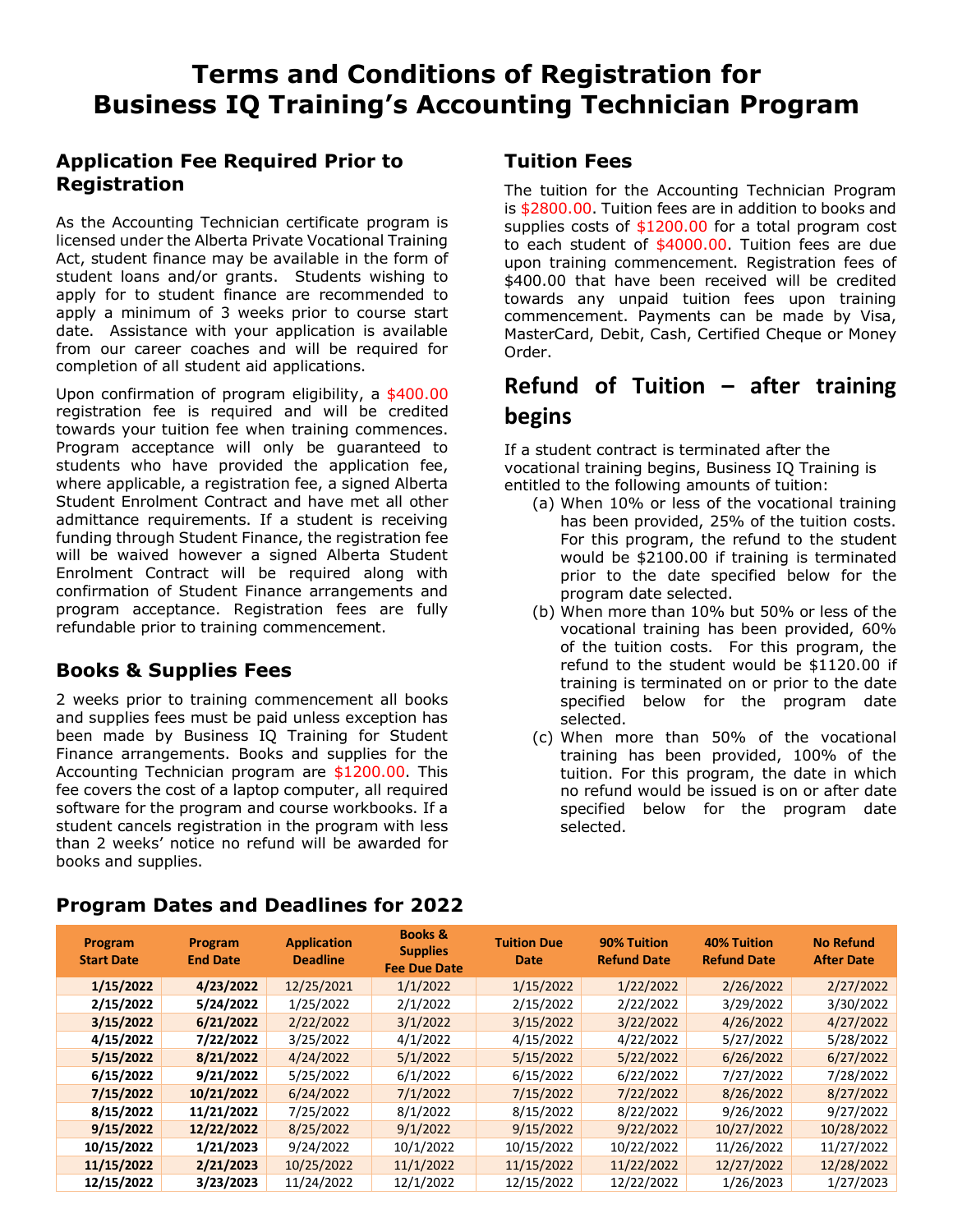#### **Module Completion Policy**

It is the responsibility of the student to complete all coursework for all modules by the due dates provided. If an extension for a module due date is required, a request must be submitted online within 72 hours of each due date. Missed due dates will result in loss of marks and may result in courses marked as incomplete. To obtain program certification, the student will have to re-register and complete any incomplete courses at an additional expense  $\sim$  Business IQ Management.

Students receiving student aid must be aware that should the student not complete modules by the assigned due dates after 5 consecutive business days, without notifying Business IQ Training of his or her withdrawal, Business IQ Training will consider the student as having withdrawn effective the first day of the missed module due date and will be required to notify the Minister of Education as per the Private Vocational Training Act. Withdrawal from programs will result in a change to the repayment arrangements that the student will have agreed to with student aid.

#### **Program Completion**

Upon successful completion of the entire courseware within the Accounting Technician Program, a certificate of completion for the Accounting Technician Program with a letter of reference will be issued by Business IQ Training. If students do not finish or pass all of the modules, students will only receive a certificate of completion for the courseware they have successfully completed but will not receive a certificate for the entire program.

#### **For information regarding Alberta's private vocational training licensing requirements, please contact:**

#### **Private Career Colleges Branch 10155 102 Street, Edmonton AB T5J 4L5 Phone: 780-427-5609 Email:** [pvt.branch@gov.ab.ca](mailto:pvt.branch@gov.ab.ca) **Website:** [www.eae.alberta.ca/pvt](http://www.eae.alberta.ca/pvt)

#### **Student Testimonials**

**Former Student:** I just want to say thank you so much for everything. I owe it all to Business IQ for getting me to where I am right now in life, I wouldn't have come across my current employment opportunity without you and your team! Taking the course was the best decision I have ever made!!

**Former Student:** "It was great to freshen up on my education in such a positive and caring environment where you are respected as an individual instead of just a number. My new skills combined with old knowledge help me in every aspect of my day, including work and home. Thank you to all the amazing staff!! I would recommend Business IQ Training to anyone who is willing to learn.

**Former Student:** It's been a few weeks to look back and think about all that I learnt and where I am now as a person. Your programs allowed me to grow once again not just with new information and skills, but also through your encouragement, gave me the confidence to get back out there. Stacey, you are one of the best instructors I've ever had. You made learning easy but challenging. You stood beside those that really needed help and allowed the others to excel in each area we looked at. You made learning fun and I must admit I miss the class just a bit.

**Former Student:** I just wanted to let you know that I've been hired for the position you referred me to! Thank you so much for putting me in touch with them. It seems like it will be a good fit, and I can't wait to start!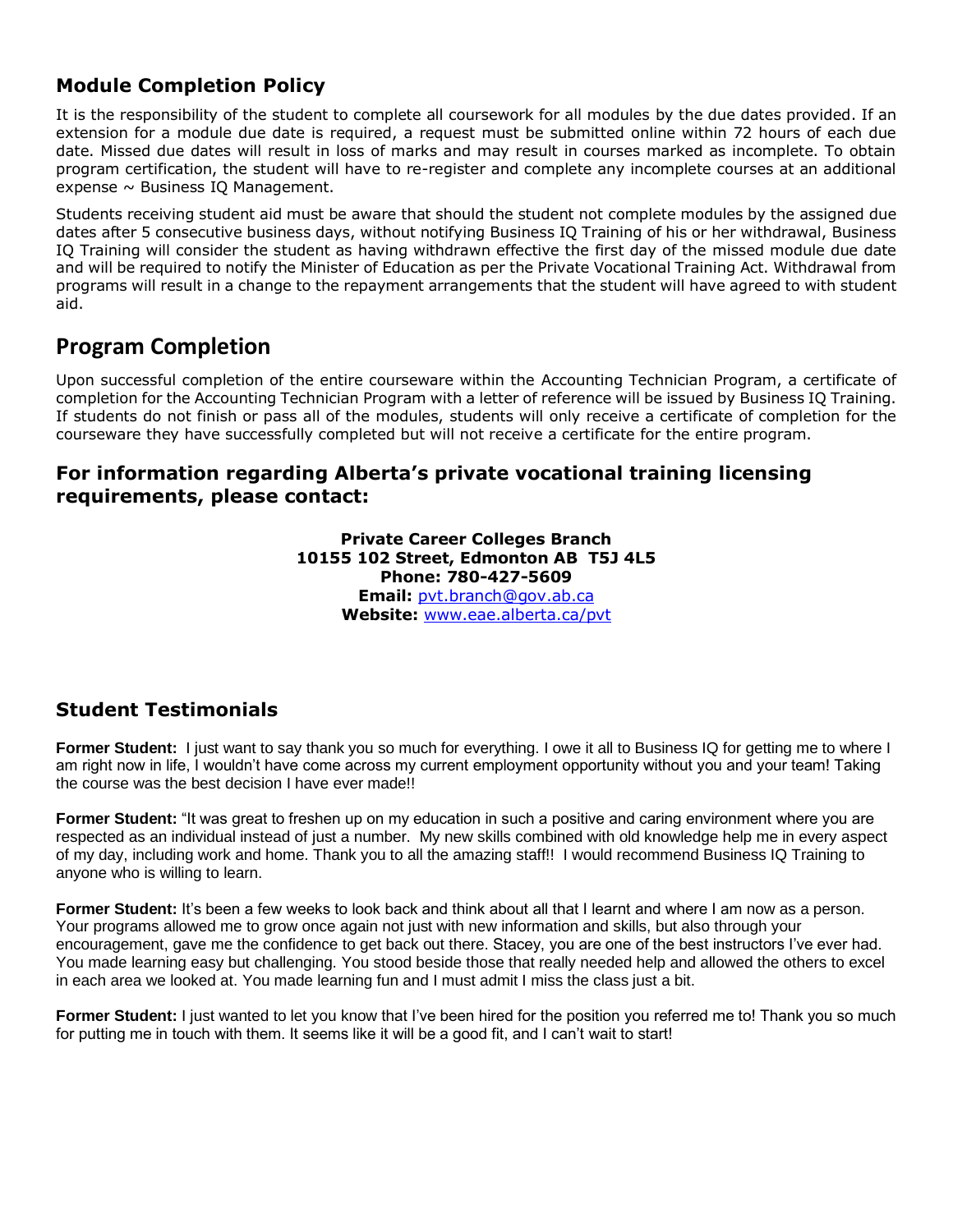

**Business IQ Training Centre 5051 50 Street Camrose, AB T4V 1R3 www.businessiqtraining.com Tel. (780) 672-2672**

#### **Accounting Technician Program Course Module Schedule**

| <b>Module 1 - Computing &amp; Accounting Fundamentals</b> | <b>Module 5 - AgExpert Analyst Software</b>                     |  |  |  |  |
|-----------------------------------------------------------|-----------------------------------------------------------------|--|--|--|--|
| <b>Completion time: 21 Days</b>                           | <b>Completion time: 14 Days</b>                                 |  |  |  |  |
| Using the Windows 10 Operating System                     | <b>AgExpert Analyst Level 1</b>                                 |  |  |  |  |
| <b>Bookkeeping Fundamentals</b>                           | <b>AgExpert Analyst Level 2</b>                                 |  |  |  |  |
| Alberta Payroll Regulations & Processing                  | <b>AgExpert Analyst Payroll</b>                                 |  |  |  |  |
|                                                           | Program Evaluation                                              |  |  |  |  |
|                                                           |                                                                 |  |  |  |  |
| <b>Module 2 - Microsoft Office Level 1</b>                | Module 6 - Google, Resume & Wave Accounting,                    |  |  |  |  |
| <b>Completion time: 14 Days</b>                           | <b>Completion time: 14 Days</b>                                 |  |  |  |  |
| Microsoft Office Word Level 1                             | Google Applications 1 of 2                                      |  |  |  |  |
| Microsoft Office Outlook Level 1                          | Google Applications 2 of 2                                      |  |  |  |  |
| Microsoft Office Excel Level 1                            | <b>Resume &amp; Cover Letters</b>                               |  |  |  |  |
|                                                           | <b>Wave Financial Online Accounting</b>                         |  |  |  |  |
|                                                           |                                                                 |  |  |  |  |
|                                                           |                                                                 |  |  |  |  |
| <b>Module 3 - QuickBooks Accounting Software</b>          | <b>Module 7 - Microsoft &amp; Bookkeeping Final Exams</b>       |  |  |  |  |
| <b>Completion time: 14 Days</b>                           | Final Exams are open for 7 days following completion of modules |  |  |  |  |
| QuickBooks Desktop Basic                                  | Microsoft Office Theory Exam                                    |  |  |  |  |
| QuickBooks Desktop Advanced                               | Bookkeeping/Accounting Theory Exam                              |  |  |  |  |
| QuickBooks Desktop Payroll                                |                                                                 |  |  |  |  |
| <b>QuickBooks Online</b>                                  |                                                                 |  |  |  |  |
|                                                           |                                                                 |  |  |  |  |
| <b>Module 4 - Sage Accounting Software</b>                | <b>Module 8 - Bookkeeping Practical Final Exams</b>             |  |  |  |  |
| <b>Completion time: 14 Days</b>                           | Final Exams are open for 7 days following completion of modules |  |  |  |  |
| Sage 50 Desktop Basic                                     | Bookkeeping Practical Exam - Part A                             |  |  |  |  |
| Sage 50 Desktop Advanced                                  | Bookkeeping Practical Exam - Part B                             |  |  |  |  |
| Sage 50 Desktop Payroll                                   | Bookkeeping Practical Exam - Part C                             |  |  |  |  |
| Sage Business Cloud Accounting                            |                                                                 |  |  |  |  |

**Module Due Dates.** It is the responsibility of the student to complete all coursework for all modules. If an extension for module due dates are required a request must be submitted online within 72 hours of each due date. Missed due dates will result in loss of marks and may result in courses marked as incomplete. To obtain program certification the student will have to re-register and complete any incomplete courses at an additional expense  $\sim$  Business IQ Management.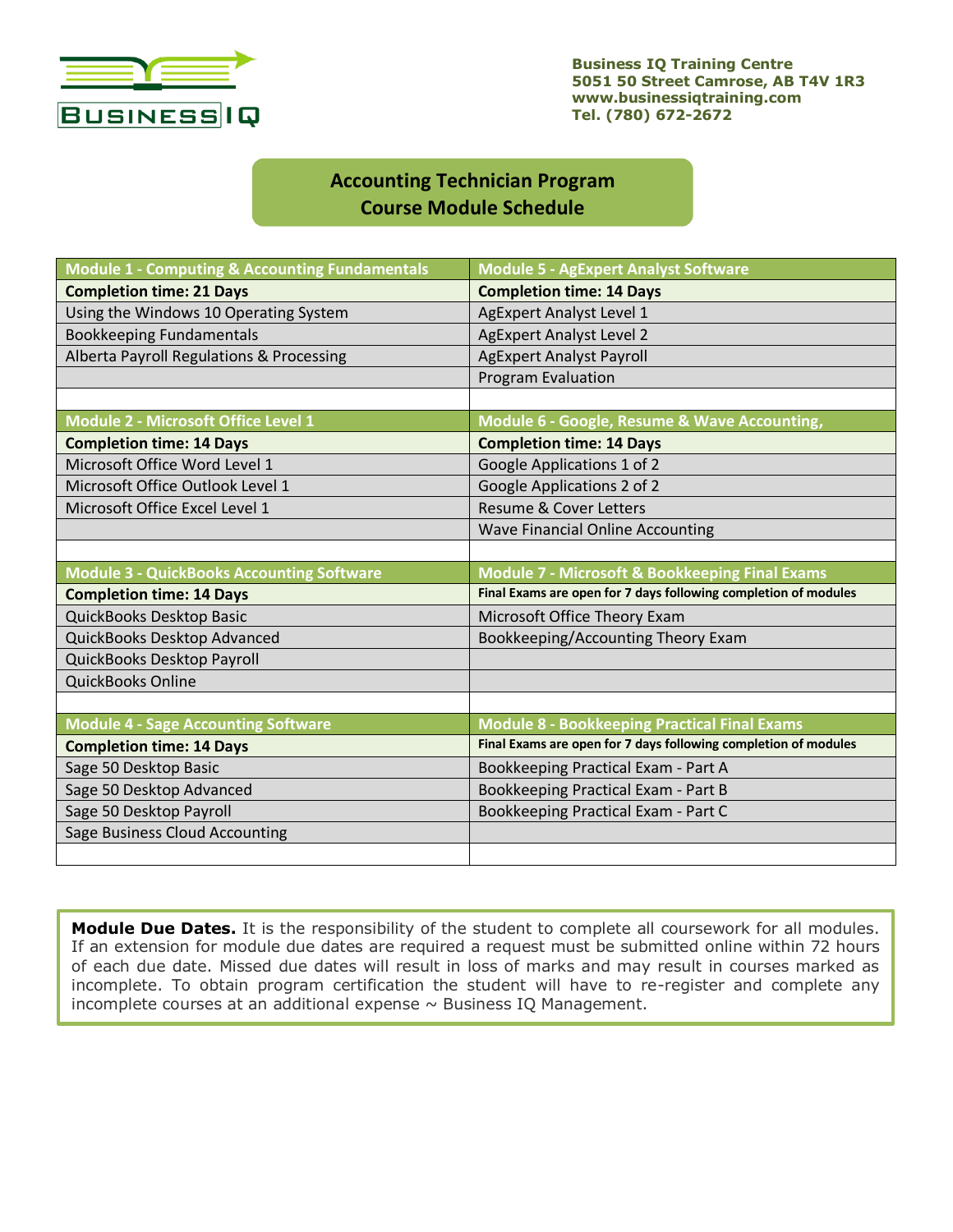

5051-50 Street Camrose, Alberta Tel. (780) 672-2672 www.businessiqtraining.com

# **Certificate Program Application Form Distance Learning Accounting Technician Program - \$4000.00**

**\*Please note that this form can be printed and returned by email or mail or can be accessed as a fillable form online a[t http://businessiqtraining.weebly.com/distance-learning-program-packages.html](http://businessiqtraining.weebly.com/distance-learning-program-packages.html)**

| Last Name              | <b>First Name</b> |                                                    |                 |                                |  |  |  |
|------------------------|-------------------|----------------------------------------------------|-----------------|--------------------------------|--|--|--|
| Apt#                   | Address           |                                                    | City & Province | Postal Code                    |  |  |  |
| Home Phone             |                   | E-mail Address                                     |                 | Date of Birth (year/month/day) |  |  |  |
|                        |                   |                                                    |                 |                                |  |  |  |
|                        |                   | Please select the program you are registering for: |                 |                                |  |  |  |
| 1/15/2022 to 4/23/2022 |                   | 5/15/2022 to 8/21/2022                             |                 | 9/15/2022 to 12/22/2021        |  |  |  |
| 2/15/2022 to 5/24/2022 |                   | 6/15/2022 to 9/21/2022                             |                 | 10/15/2022 to 1/21/2023        |  |  |  |
| 3/15/2022 to 6/21/2022 |                   | 7/15/2022 to 10/21/2022                            |                 | 11/15/2022 to 2/21/2023        |  |  |  |

#### **Program Payment Arrangements**

| Registration Fee (*where applicable) of \$400.00 received. Date:<br>*for registration fee to be waived Business IQ Training must receive proof of Student Finance arrangements.<br>Registration fees will be applied to outstanding tuition amounts due upon training commencement. In the event<br>that training is cancelled prior to commencement, the registration fee is refundable.<br>$\Box$ VISA $\Box$ MasterCard $\Box$ Cash $\Box$ Debit Card $\Box$ Certified Cheque/Money Order |
|----------------------------------------------------------------------------------------------------------------------------------------------------------------------------------------------------------------------------------------------------------------------------------------------------------------------------------------------------------------------------------------------------------------------------------------------------------------------------------------------|
| Books/Supplies Fee of \$1200.00 received. Date:<br>Books/Supplies fee is due 2 weeks previous to the program start date. If paid prior to the date specified, this<br>amount is refundable if training is cancelled prior to shipment of books and supplies. No refunds of this fee will<br>be awarded after this date.<br>$\Box$ VISA $\Box$ MasterCard $\Box$ Cash $\Box$ Debit Card $\Box$ Certified Cheque/Money Order                                                                   |
| Tuition Fee Balance of \$2800.00 received. Date:<br>Tuition fee is due upon program commencement. If paid prior to commencement, this amount is refundable if<br>training is cancelled prior to course start date. For refunds on tuition after training start date, refer to<br>Refund of Tuition - after training begins on page 4 of this handout.<br>$\Box$ VISA $\Box$ MasterCard $\Box$ Cash $\Box$ Debit Card $\Box$ Certified Cheque/Money Order                                     |